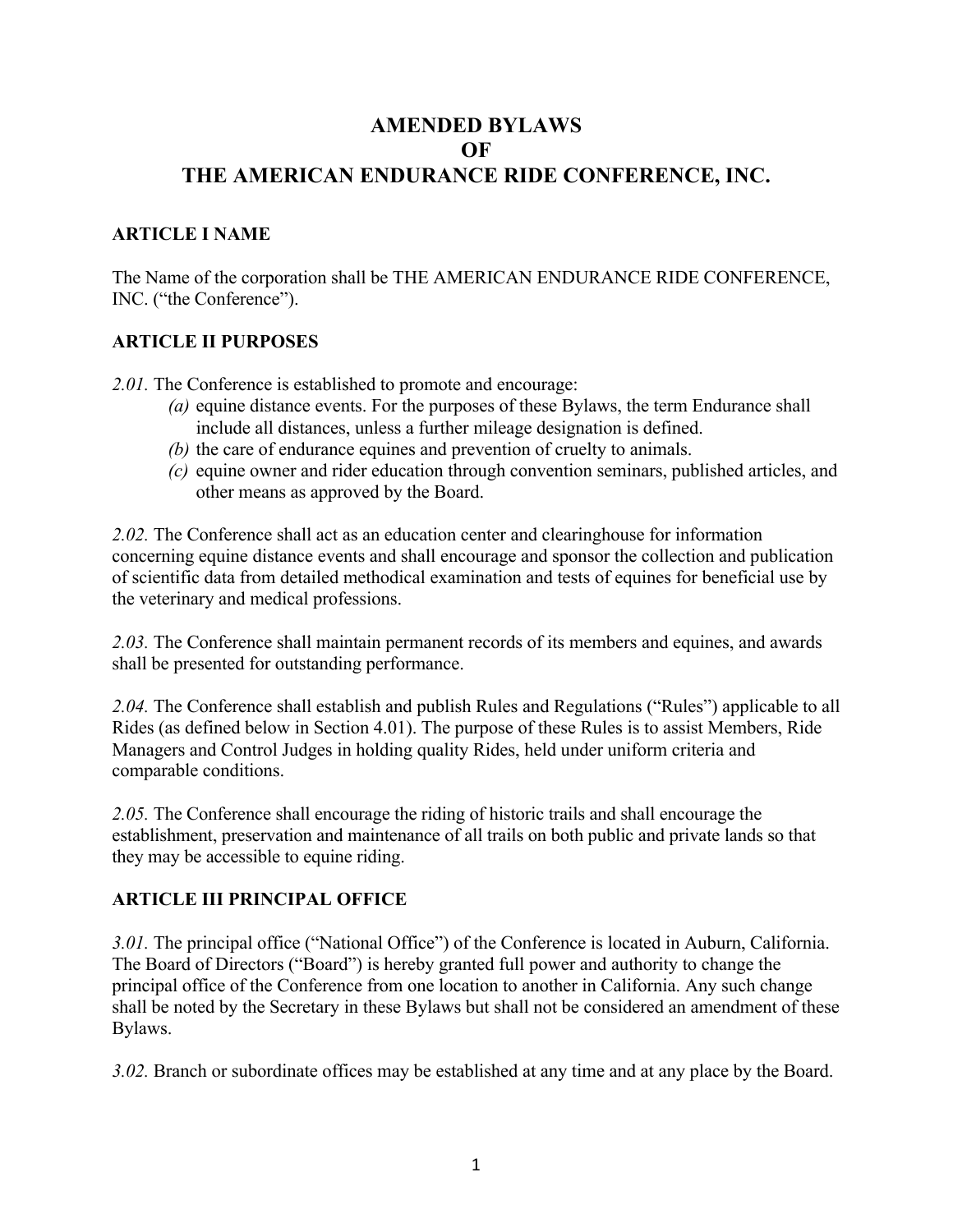### **ARTICLE IV DEFINITIONS**

*4.01.* A "Ride" is defined as (a) an equine distance event in which the equine shall be under the control of control judges experienced with equine distance events and with the same equine and rider covering a specified course within a maximum time limit, and (b) such other equine events occurring under rules accepted by the Conference. The Ride must adhere to and uphold the Rules in effect at the time of the Ride.

*4.02.* The twelve-month period corresponding to the Reporting Period established in Section 12.02 shall be referred to as the "Ride Season."

*4.03.* The geographic subdivisions of the United States of America and adjacent areas of Canada as defined by the Board shall be known as "Regions." No Region may consist solely of one state or a portion thereof. The boundaries between Regions may be adjusted by the Board, but the addition or elimination of Regions and subsequent change in number of Regional Directors shall require the approval of the Membership.

*4.04.* An agreement to provide services to a Ride shall be at the discretion of the Board and shall be called "Sanction." The Board may delegate this authority to Sanction Rides to individual Directors ("Sanctioning Director") or other agents. The Conference shall provide services, including but not limited to the maintaining of records described in Section 2.03 and developing Rules for the Rides as set forth in Section 2.04, to Sanctioned Rides. Once Sanction has been granted, the Board, Sanctioning Director or the Board's agent has the authority to rescind that Sanction for cause, which may include but is not limited to violation of the Rules or endangerment of equines or humans. Sanctioning may be rescinded before, during, or after the Ride as circumstances warrant.

*4.05.* The Conference shall have an Official Publication ("Publication"), that will publish all official notices, Ride results and official reports and notices of the Conference. This Publication may be communicated electronically and be in a digital format.

*4.06.* "Policy" shall mean any rule, policy or procedure adopted by the Board.

#### **ARTICLE V MEMBERSHIP**

*5.01.* Any natural person supportive of the purposes and objectives of the Conference may be eligible to become a member ("Member"), and upon the Conference's approval of an application consistent with all Policies and payment of the required Dues shall be accepted as a Member. Each class of Members shall have such rights, preferences and privileges as set forth in these Bylaws and as established by the Board in any Policy (collectively, "Membership"). Only active Regular Members shall have the right to vote as set forth in Section 6.06 of these Bylaws and only active Regular Members shall be considered "Members" as that term is defined in Section 5056 of the California Nonprofit Public Benefit Corporation Law.

*5.02.* The Conference shall have three classes of Members: Regular Members, Affiliate Members, and Special Members.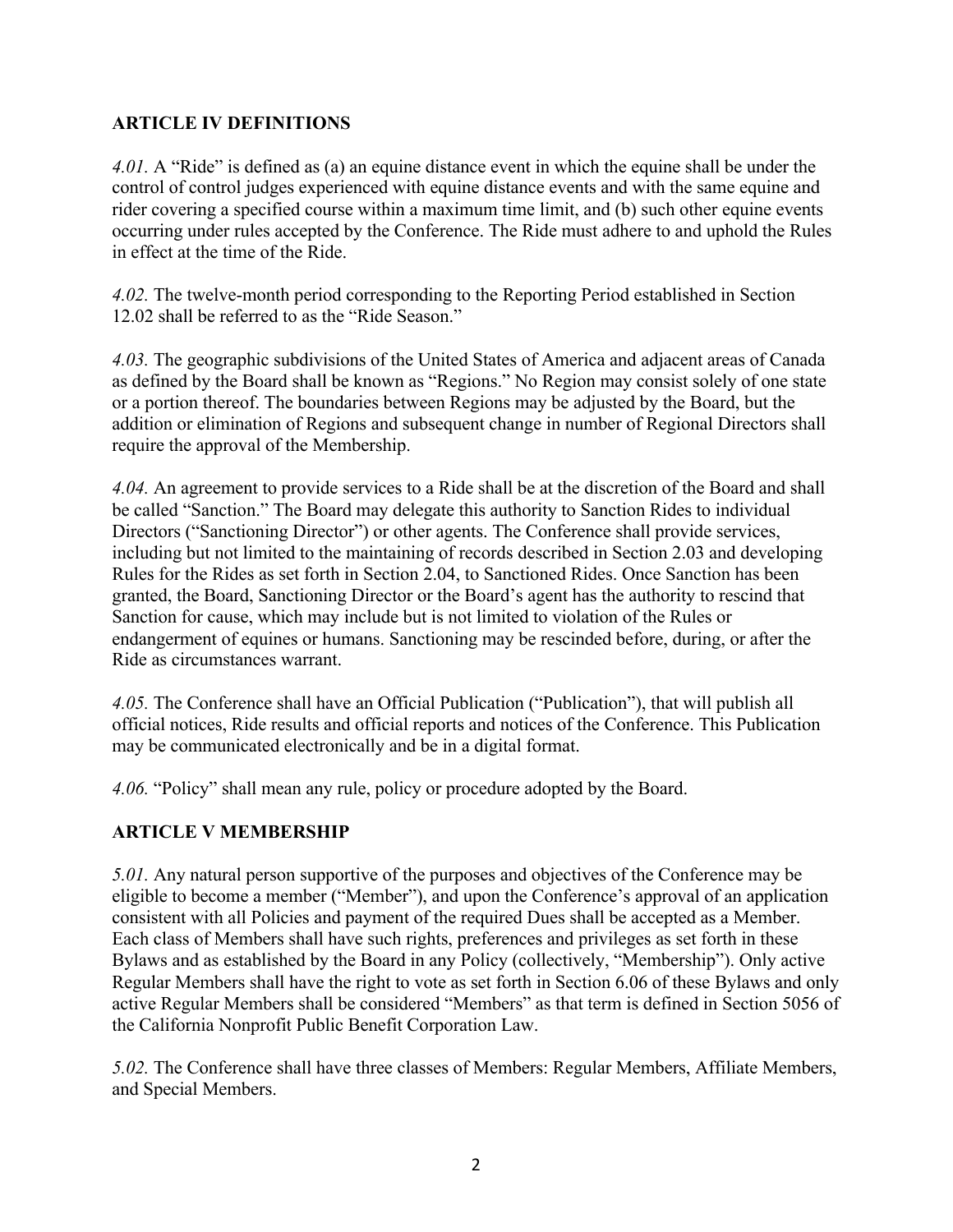- *(a) Regular Member.* A Member who is a citizen or lawful permanent resident of the United States of America or Canada, and who holds no other Membership in the Conference. Regular Members may seek to have their Membership be converted to a Lifetime Regular Member. A Lifetime Regular Member shall not be required to pay any additional Membership dues after the payment of the Lifetime Membership dues.
- *(b) Affiliate Member.* A Member who does not fulfill the citizenship or permanent resident requirement of Section 5.02(a), and who holds no other Membership in the Conference
- *(c) Special Memberships.* The Board may establish special Memberships which shall include but not be limited to the following:
	- *(1) Honorary Membership.* There may be Honorary Members, elected into Membership by the Board. The Board shall determine the term and privileges of these members.
	- *(2) Veterinarian Membership.* There may be Veterinary Memberships available to veterinarians who participate in Control Judge activities at Rides but who do not wish to become Regular or Affiliate Members. The Board shall determine the dues, term, and privileges, other than voting rights, of these Members.
	- *(3) Single Event Membership.* Individuals may become Single Event Members for participation in Rides Sanctioned by the Conference by paying dues as set by the Board. Single Event Members shall only have the applicable Membership privileges for the duration of the Ride.
	- *(4) International Membership.* Those Members interested in supporting International Endurance Riding may add an International Membership to a Regular Membership by applying for International Membership and paying an additional fee annually with their Conference dues. This International Membership shall entitle the Member to vote for representatives to the International Committee and to receive information from the International Committee specific to International Endurance Riding.
	- *(5) Youth Membership.* An individual under the age of eighteen who has complied with the application requirements of Section 5.01 and has been accepted as a member as set forth in Section 5.01 shall be considered Youth Member if they have not yet attained the age of eighteen years prior to the beginning of each Ride Season. A Youth Membership shall automatically convert to a Regular Membership for the Ride Season immediately following the date the Youth Member turns eighteen and, provided, the Youth Member is in compliance with all other requirement of these Bylaws and all applicable Policies.
- *5.03.* All Memberships shall be subject to the following status classification:
	- *(a) Active Member.* An Active Member is a Member whose Dues are paid in full for the current Ride Season. Active Members shall be entitled to all rights and privileges of their Membership classification and category unless restricted in some other way by these Bylaws or any applicable Policy.
	- *(b) Inactive Member.* An Inactive Member is defined as a Member who has not been suspended or expelled from the Conference, or who has not resigned from the Conference and whose Dues are not paid, according to current Policy, for the current Ride Season. Inactive Members shall lose any entitlement to vote, may not hold any position of authority such as Director, Officer, or committee member and will not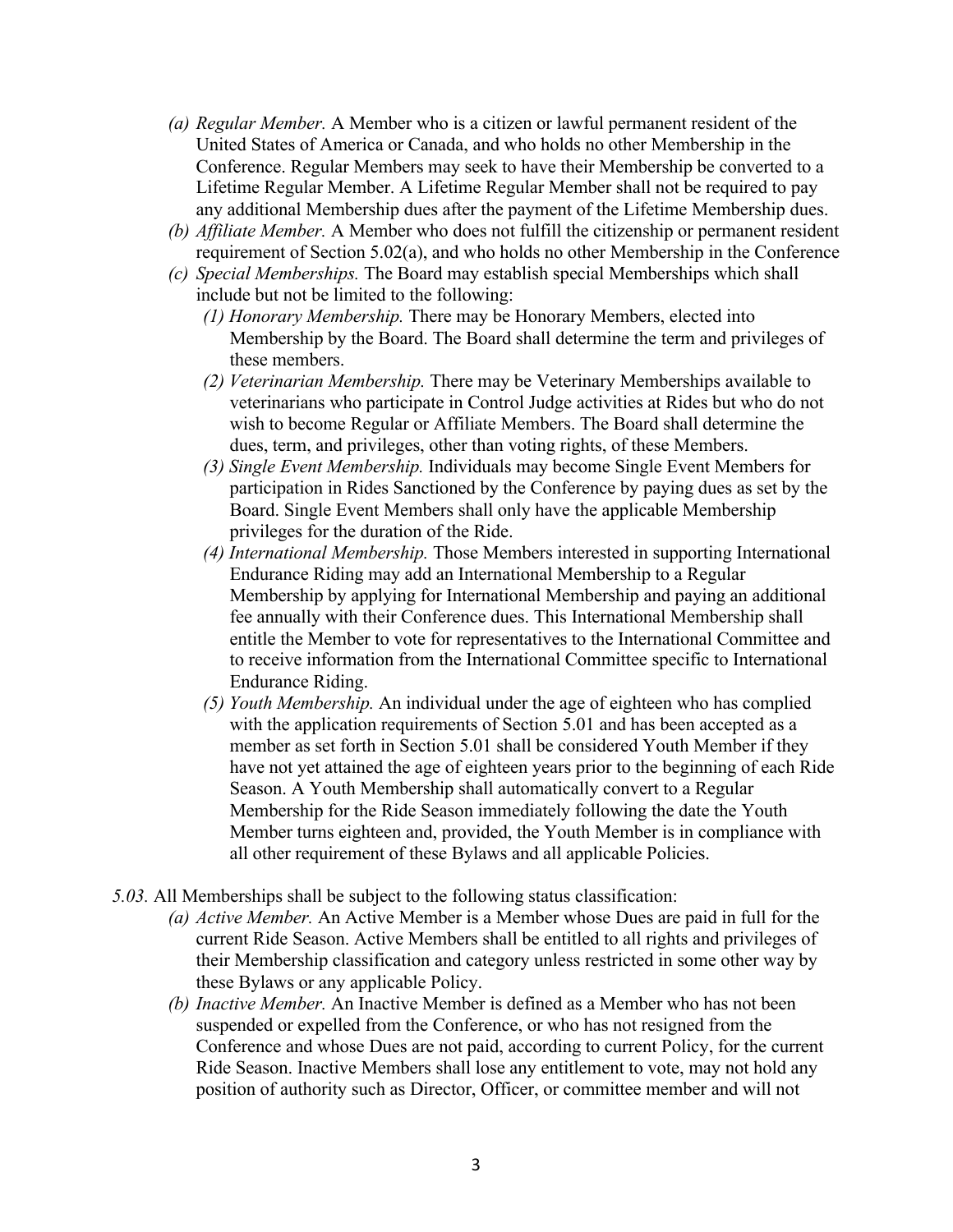receive credit for miles or points for either equine or rider and shall not receive the Publication.

*5.04.* The annual dues payable to the Conference by Members shall be determined by the Board ("Dues"). Dues are payable for the first year on admission to Membership and annually thereafter on or before December 1 of each Ride Season. If a Member does not pay the annual Dues by the first day of the Ride Season or an alternate date fixed by the Board, they will automatically become an Inactive Member until their Dues are paid for that Ride Season. They will remain an Inactive Member until such time that they remit the Dues for the then current Ride Season, at which time they will be reclassified as an Active Member.

*5.05.* Memberships shall be non-assessable.

*5.06.* There shall be no limit on the number of Members the Conference may admit.

*5.07.* Neither the Membership in the Conference nor any rights, preferences or privileges in the Membership may be transferred or assigned by the Member for value or otherwise.

*5.08.* The Conference shall keep a Membership list containing the name, address, classification and category of each Member. Such list shall be kept at the National Office of the Conference and shall be subject to the rights of inspection required by law. Such list may be in digital format and stored electronically.

*5.09.* A Member of the Conference shall not, solely because of such Membership, be personally liable for the debts, obligations, or liabilities of the Conference.

*5.10.* Termination of Membership is as follows:

- *(a) Causes.* The Membership and all rights of Membership shall automatically terminate on the occurrence of any of the following causes:
	- *(1)* The voluntary resignation of a Member;
	- *(2)* Where a Membership is issued for a period of time, the expiration of such period of time;
	- *(3)* The death of a Member;
	- *(4)* The termination of all Memberships or any class of Members upon the amendment of these Bylaws permitting the termination, pursuant to Section 5342 of the California Nonprofit Public Benefit Corporation Law; or
	- *(5)* Violation of any Policy including, without limitation, the Conference Code of Conduct and a determination by the Board in accordance with the procedures set forth in Section 5.11(b) that such violation warrants termination.
- *(b) Suspension or Termination.* By a vote of two-thirds of the directors present and voting, a quorum being present, any Member of the Conference may be suspended or terminated as provided in these Bylaws including violation of any Policy as determined by the Board, provided that at least fifteen days written notice shall be first given to the accused Member and to each Director stating the time and place of the meeting and stating the case for which it is intended the Member be suspended or terminated, and affording the Member the opportunity to be heard whether orally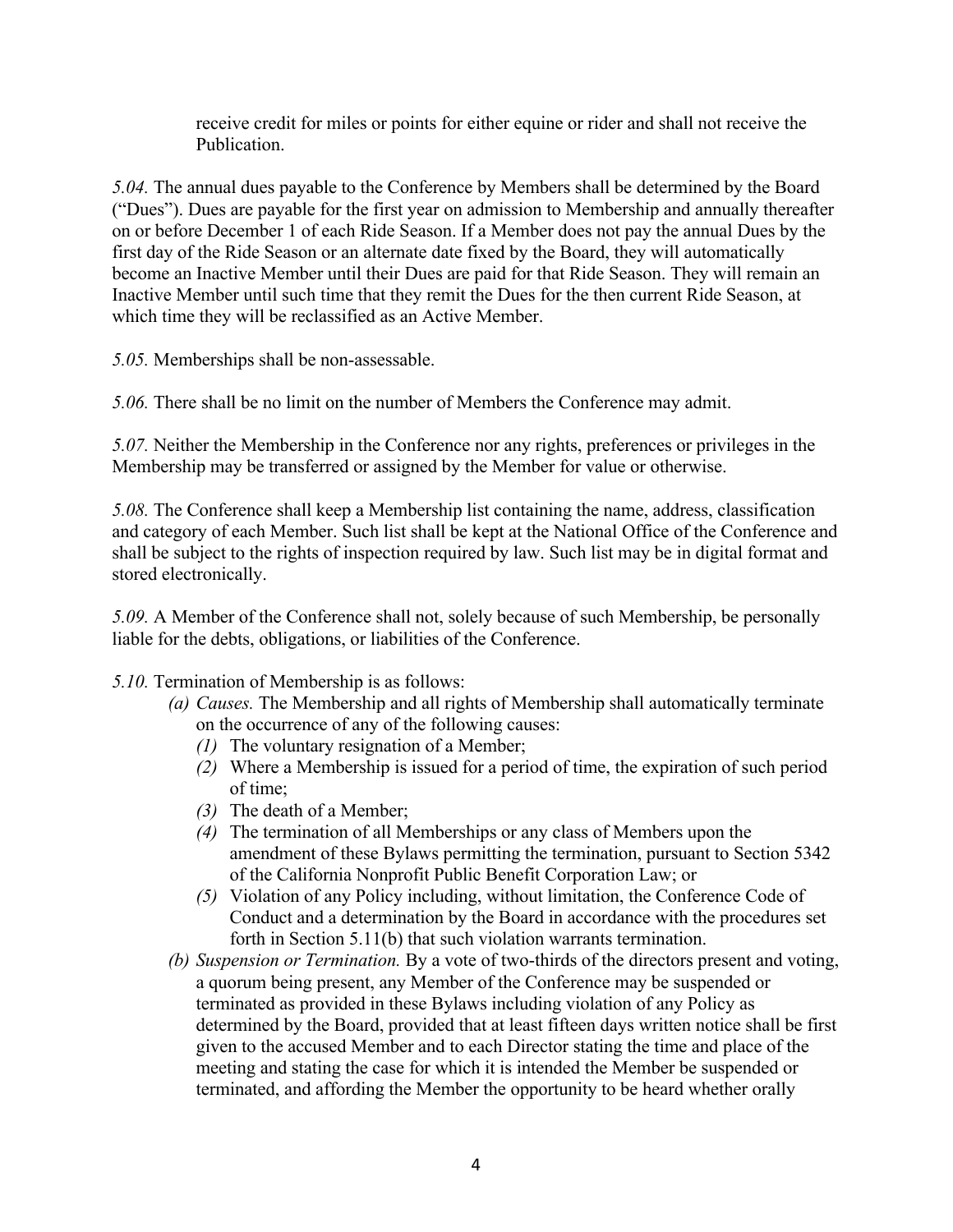(either in person or by telephone or other electronic communication) or in writing not less than five days before the effective date of suspension or termination, and to be present (either in person or by telephone or other electronic communication) and to be represented, if they so choose, by any person at said meeting. The hearing of the matter shall be conducted as a formal proceeding, with both sides having full opportunity to question witnesses and present their views. Any continuance requested by either side may be granted at the discretion of the Board.

- *(c) Resignation.* A Member's resignation will be effective upon written notice to the President or the National Office.
- *(d) Effect of Termination.* All rights of a Member in the Conference and in its property shall cease on the termination of such Member's Membership. Termination shall not relieve the Member from any obligation for charges incurred, services or benefits actually rendered, dues, or fees, or arising from contract or otherwise. The Conference shall retain the right to enforce any such obligation or obtain damages for its breach.

#### **ARTICLE VI MEETINGS OF MEMBERS**

*6.01.* Meetings of Members shall be held at such location as may be determined by the Board in conjunction with the National Office.

*6.02.* There shall be at least one regular annual meeting of Members of the Conference at a time and place as determined by the Board of Directors which time and place may include participation by electronic communication or electronic video screen communication. Voting for Directors shall be conducted by written ballot, as provided for in Section 6.12 of these Bylaws, even if such election occurs at the annual regular meeting of the Board.

*6.03.* Special meetings of Members shall be called by the Board and held at such place as is fixed in Section 6.01 of these Bylaws. Twenty percent (20%) or more of the Voting Members of the Conference, as defined in Section 6.06 of these Bylaws, may call special meetings for any lawful purpose.

*6.04.* Written notice of Special Members' meetings shall be given at least twenty (20) days but not more than 90 days before the date of the meeting to all Active Members entitled to vote at the meeting. Members entitled to notice of the meeting, and Members entitled to vote at the meeting, shall be determined on the record date, defined in Section 6.10. Notices to Members shall be sent consistent with Section 17.02 to the address appearing in the Conference Membership list, or at such other address requested by the member, in writing, for purpose of notice. Where no such address appears, notice shall be given at the National Office of the Conference. The Secretary of the Conference, or any transfer agent specially designated by the Secretary, shall execute an affidavit confirming notice was given as required. If Members request a specially called meeting of the Members, the meeting will be held not less than 35 days nor more than 90 days after receipt of the request by the President, Vice-President or Secretary of the Conference. Notice of such meeting shall be sent to the Members no later than 20 days after receipt of the request.

No Meeting of Members may be adjourned more than 45 days. If a meeting is adjourned to another time or place, and thereafter a new record date is fixed for notice of voting, a notice of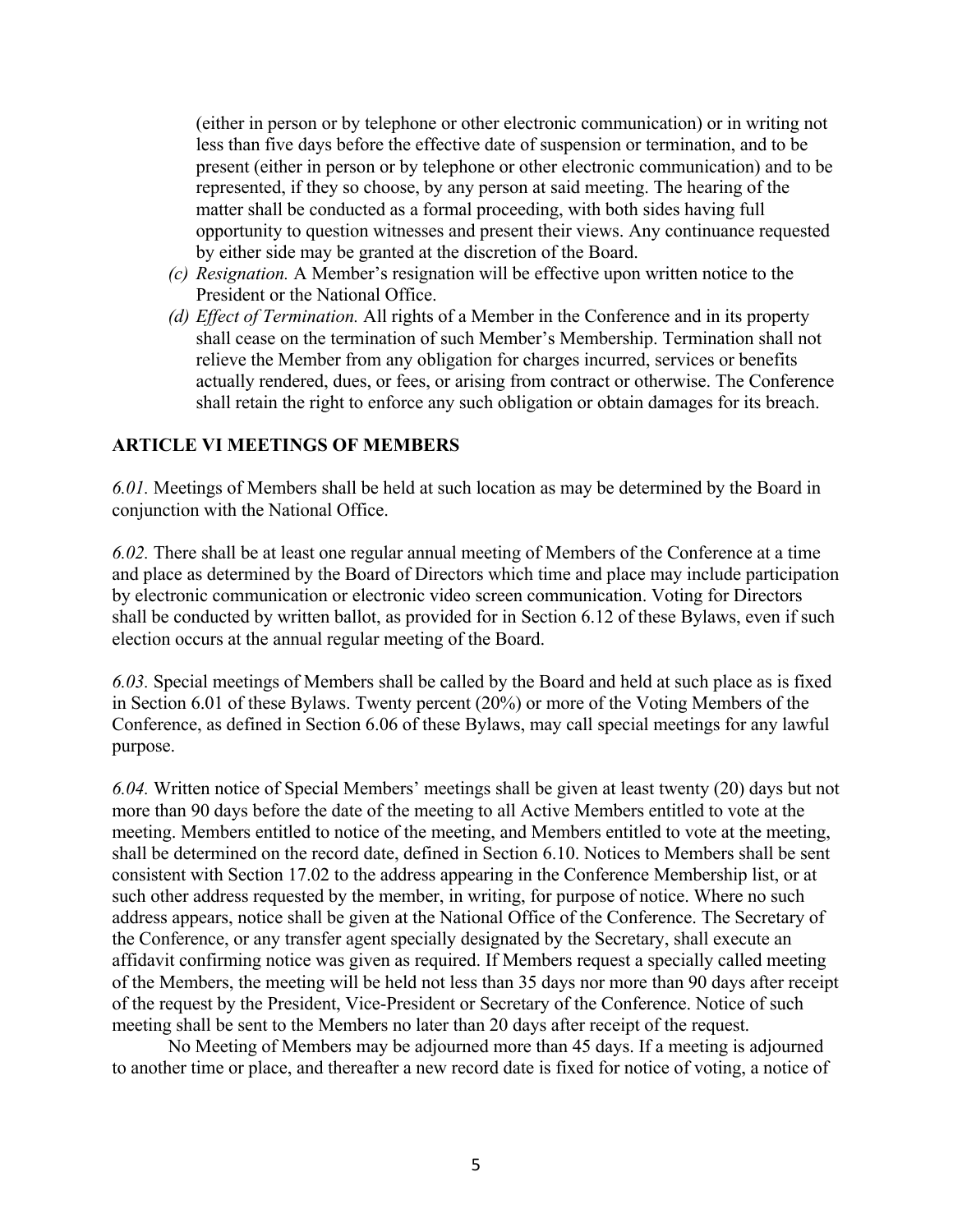the adjourned meeting shall be given to each Member of record who, on the record date for notice of the meeting, is entitled to vote at the meeting.

*6.05.* The notice shall include, but not be limited to, a description of the place, date, time, and of those matters which the Board, at the time notice is given, intends to present for action by the Members and shall be published in the official Publication at least 30 days prior to the meeting.

*6.06.* A "Voting Member" shall be each Active Regular Member, unless otherwise restricted by provisions of these Bylaws or any applicable Policy. A Voting Member is entitled to one vote on each matter submitted to a vote of the Members. Affiliate Members and all Special Members and any Inactive Members shall not be entitled to vote on Conference matters except for International Members who shall be entitled to vote for representatives to the International Committee and Veterinary Members who shall be entitled to vote for representatives to the Veterinary Committee.

*6.07.* A quorum at any meeting of Members and a vote of Members by ballot shall consist of 20% of the Voting Members of the Conference.

*6.08.* The Members present at a duly called or held meeting at which a quorum is present may continue to transact business until adjournment notwithstanding the withdrawal of enough Members to leave less than a quorum, if such action taken, other than adjournment, is approved by at least a majority of Members required to constitute a quorum.

*6.09.* In the absence of a quorum, any meeting of Members may be adjourned from time to time by the vote of a majority of the votes represented in person, but no other business may be transacted.

*6.10.* The record date for the purpose of determining the Voting Members entitled to notice of any meeting of Members is thirty (30) days before the date of the meeting of Members. The record date for the purpose of determining the Voting Members at any meeting of members is thirty (30) days before the date of the meeting of Members.

*6.11.* Cumulative voting shall not be authorized for the election of Directors or for any other purpose.

#### *6.12.* Action Without Meeting is as follows:

*(a) Ballot Requirements.* Any action which may be taken at any meeting of Members may be taken without a meeting. If an action is taken without a meeting, the Conference shall distribute a written ballot to every Voting Member entitled to vote on the matter. The ballot shall set forth the proposed action, the number of responses needed to meet the quorum requirements, provide an opportunity to specify approval or disapproval of any proposal, and with respect to ballots other than for the election of Directors, the percentage of approvals necessary to pass the measure submitted. The solicitation must specify a reasonable time within which the ballot must be received by the Conference in order to be counted and the manner in which the ballot must be delivered as determined by the Board. In-person, US Mail, express mail services and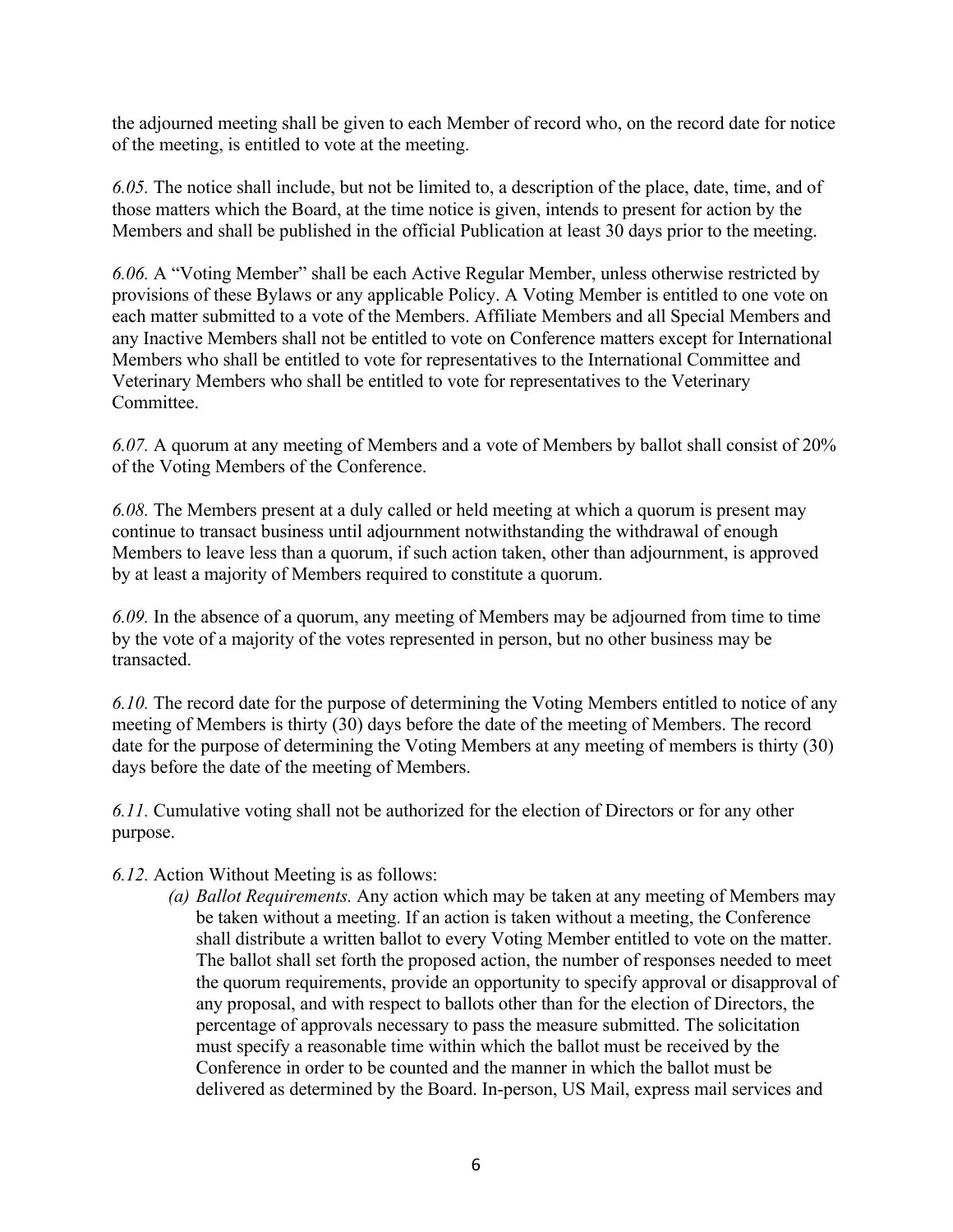electronic communications are all permitted means for submitting ballots. Approval by written ballot shall be valid only when the number of votes cast by ballot within the time period specified equals or exceeds the quorum required to be present at a meeting authorizing the action, and the number of approvals equals or exceeds the number of votes that would be required to approve at a meeting at which the total number of votes cast was the same as the number of votes cast by ballot.

- *(b) Limitations on Election of Directors.* Directors shall be elected only by written ballot. In any election of Directors, any form of written ballot in which the Directors to be voted on are named therein as candidate and which is marked by a Member "withhold" or otherwise marked in a manner indicating that the authority to vote for the election of Directors is withheld shall not be voted either for or against the election of a Director but shall be counted to establish a quorum. Election of Directors shall be by plurality; ties shall be decided by a majority of the Board.
- *(c) Solicitation of Ballots.* Ballots shall be solicited in a manner consistent with the requirements of giving notice of Members' meetings set forth in Sections 6.04 and 17.02 of these Bylaws. The Board may establish any Policy regarding the solicitation of ballots so long as such Policy is not inconsistent with any provision of these Bylaws or any applicable law.
- *(d) Revocation of Ballot.* A written ballot may not be revoked once it is submitted to the Conference.
- *6.13.* Conduct of Meetings is as follows:
	- *(a) Chairperson.* The President of the Conference or, in his/her absence, the Vice-President or any other person chosen by a majority of the Members present, shall be chairperson of and shall preside over the meetings of the Members.
	- *(b) Secretary of Meetings.* The Secretary of the Conference shall act as the secretary of all meetings of Members; provided that the Chairperson of the meetings of Members may appoint another person to act as secretary of the meeting.
- *6.14.* Inspectors of Election are as follows:
	- *(a) Appointment.* The Election Committee shall supervise any action by written ballot at Member's meetings. If an Election Committee has not been appointed at the time of any meeting, or if any persons so appointed fail to appear or refuse to act, the chairperson of the meeting may, and on request of any Member entitled to vote at that meeting must, appoint inspectors of election at the meeting. If inspectors of election are not so appointed for any action by written ballot, or if any persons so appointed refuse to act, the President of the Conference must appoint inspectors of election for that written ballot upon request of any Active Member. The number of inspectors shall be either one (1) or three (3). If appointed at a meeting on the request of one or more Voting Members, the majority of Voting Members present shall determine whether one (1) or three (3) inspectors are to be appointed.
	- *(b) Duties.* The inspectors of election shall perform or shall see that the following duties are carried out:
		- *(1)* Determine the number of voting Memberships outstanding and the existence of a quorum;
		- *(2)* Receive votes;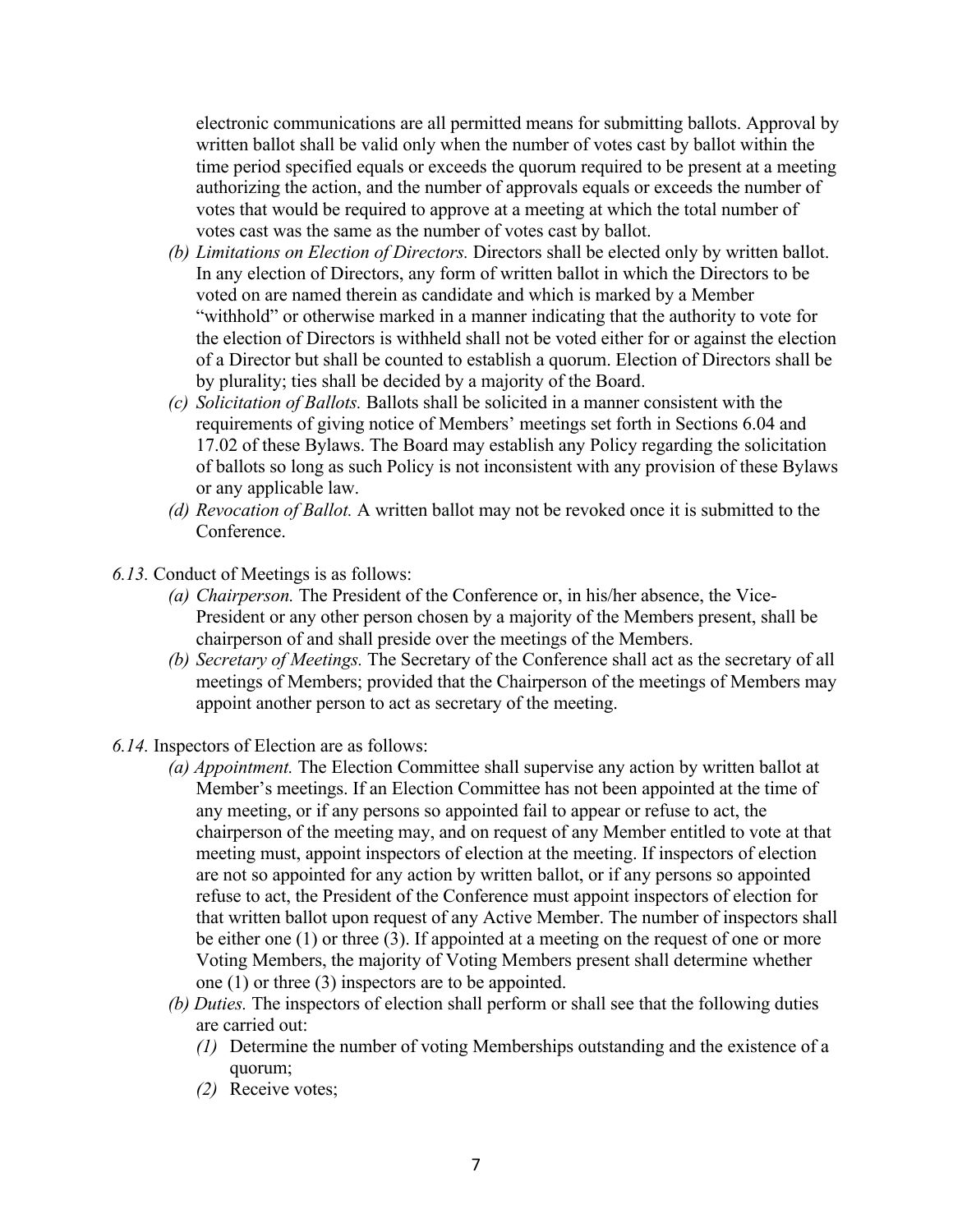- *(3)* Hear and determine all challenges and questions in any way arising in connection with the right to vote;
- *(4)* Count and tabulate all votes;
- *(5)* Determine the result; and
- *(6)* Do any other acts that may be proper to conduct the election or vote with fairness to all Members. All ballots shall be given to the National Office, who shall keep them on file for at least two years, open to inspection by any Member of the Conference.

The Inspectors shall perform their duties impartially, in good faith, to the best of their ability and as expeditiously as is practical. No one shall be a member of the Election Committee or appointed an inspector of election if they or an immediate family member are the subject of the election or vote being taken.

- *(c) Vote of Inspectors.* If there are three (3) inspectors of election, the decision, act, or certification of a majority is effective in all respects as the decision, act or certificate of all.
- *(d) Report and Certificate.* On request of the chairperson or any Voting Member, the inspectors of election shall make a report in writing concerning the performance of their duties and execute a certificate of any fact found by them. Any report or certificate made by the inspectors shall be prima facie evidence of the facts stated therein.

### **ARTICLE VII DIRECTORS**

*7.01.* The Directors shall act only as a Board and an individual Director shall have no power as such. All corporate powers of the Conference shall be exercised by, or under authority of, and the business and affairs of the Conference shall be controlled by the Board, subject, however, to such limitations as are imposed by the law, the Articles of Incorporation, or these Bylaws. The Board may, by contract or otherwise, give general or limited or special power and authority to the Officers and employees of the Conference to transact the general business, or any special business, of the Conference, and may give powers of attorney to agents of the Conference to transact any special business requiring such authorization provided that the business and affairs of the Conference shall be managed and all Conference powers shall be exercised under the ultimate direction of the Board.

*7.02.* The authorized number of Directors of this Conference shall be 26 until changed by a duly adopted amendment to this Bylaw. These Directors will be proportioned as follows:

- *(a)* Regional Directors shall be elected by the Voting Members in their respective Regions, with two Directors from each of the nine Regions.
- *(b)* Directors-at-Large shall be elected by all the Voting Members in the Conference and shall number eight Directors.

*7.03.* The Directors shall be Active Regular Members of the Conference. Regional Directors shall have their legal residence within the Region electing them and Directors-at-Large shall have their legal residence within one of the Regions.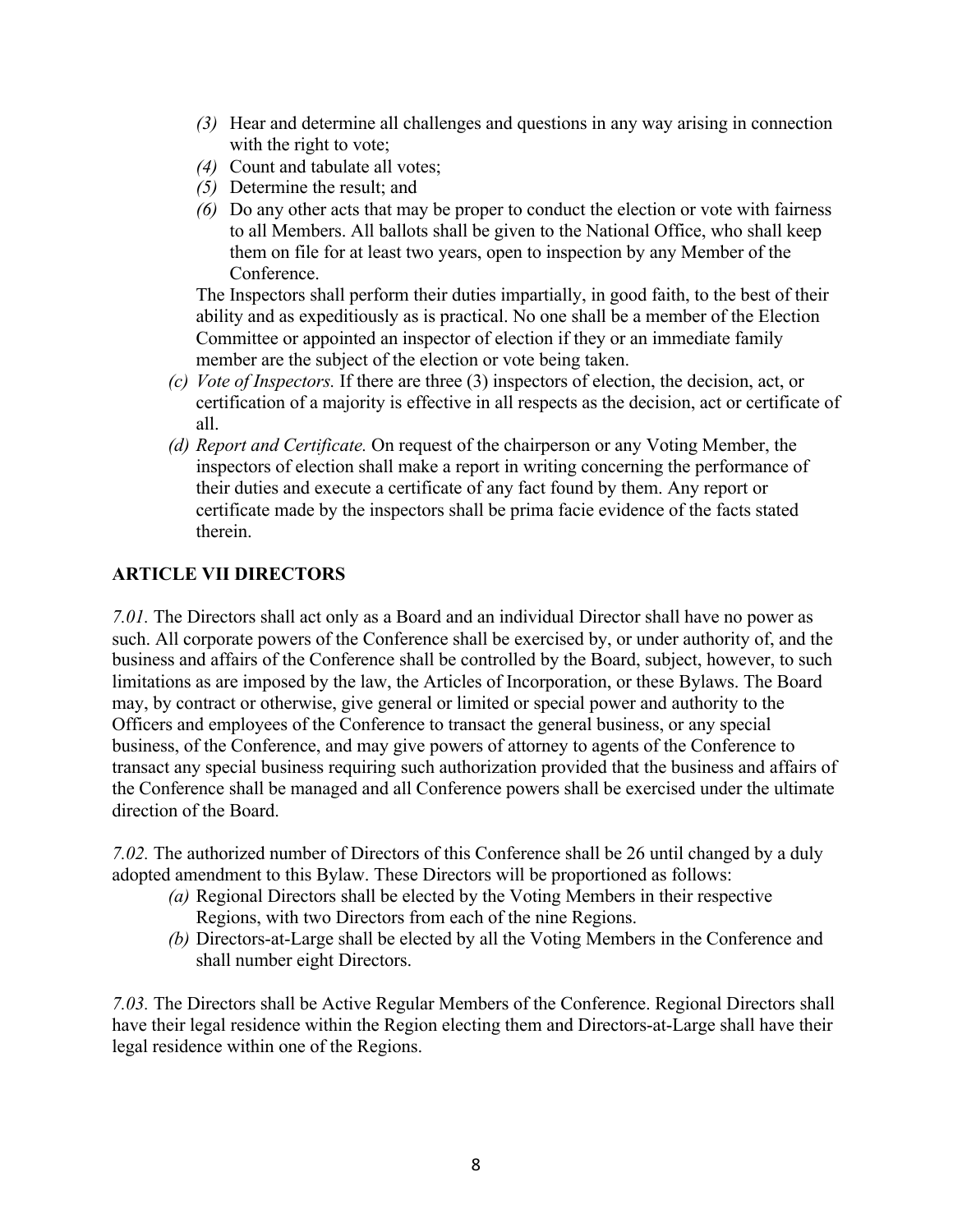*7.04.* A qualified person may be nominated to be a Director by themselves or by any Voting Member. Nominations must be accompanied by a fee set by the Board and received in the National Office by September 30th of each year, after which date nominations are closed.

*7.05.* All Directors shall be elected, as provided below, from those nominated according to Section 7.04 and shall be installed at the following Annual Meeting for a term of two years. The written ballots along with nominees' statements shall be sent to Members in any manner permitted by these Bylaws by the first week of November and ballots must be received back by November 30th to be counted.

- *(a)* Regional Directors shall be elected in odd-numbered years.
- *(b)* Directors-at-Large shall be elected in even-numbered years.

*7.06.* The Directors shall serve without compensation, except that they may be reimbursed for their reasonable expenses consistent with such Policies adopted by resolution of the Board. This section shall not be construed to preclude any Director from serving the Conference in any other capacity, as an Officer, agent, employee, or otherwise, and receiving compensation for those services. For the avoidance of doubt, this Section does not exempt any Director from fully and faithfully disclosing to the Board any perceived or actual conflict of interest.

*7.07.* The Board shall hold an Annual Meeting at the Annual Convention location, or such other location set by resolution of the Board. Other Board meetings shall be held upon proper notice at a location set by the President.

*7.08.* Special meetings of the Board may be called by the President or any five Directors. Special meetings shall be held on 10 days' notice by first-class mail, postage prepaid, or 5 days' notice delivered personally or by telephone or other electronic communication as provided in Section 17.02. Notice of the special meeting need not be given to or will be deemed waived by, any Director who signs a waiver of notice or a written consent to holding the meeting; who attends the meeting without protesting the lack of notice, prior to or at its commencement; or approves the minutes after the meeting. All such waivers, consents, and approvals shall be filed with the Conference records or made a part of the minutes of the meetings. The notice must state the date and time of the meeting, though the purpose of the meeting need not be stated.

*7.09.* A majority of the authorized number of Directors constitutes a quorum of the Board for the transaction of business, except as hereinafter provided.

*7.10.* Except as otherwise proved in the Articles of Incorporation, in these Bylaws or by law, every act or decision done or made by a majority of the Directors present at a meeting duly held at which a quorum is present shall be the act of the Board, provided, however, that any meeting at which a quorum was initially present may continue to transact business notwithstanding the withdrawal of Directors, if any action taken shall be approved by at least a majority of the required quorum for such meeting, or such greater number as is required by law, the Articles of Incorporation or these Bylaws.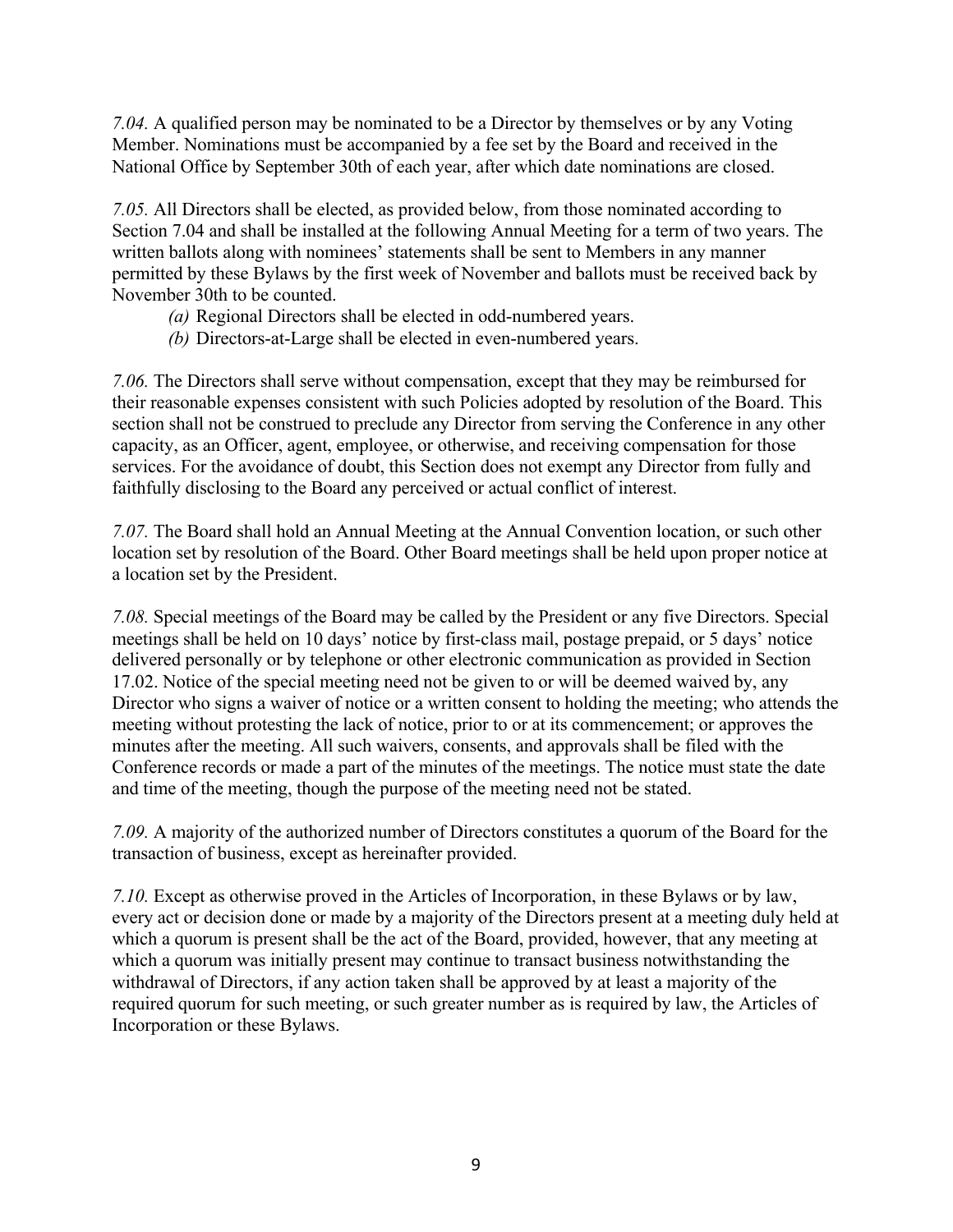*7.11.* Each Director shall act in good faith to serve the best interests of the Conference consistent with all applicable federal and state laws and all Policies including, without limitation, the Conflict of Interest Policy as established by the Board.

*7.12.* Conduct of Board Meetings is as follows:

- *(a) Chairperson.* The President of the Board, or in his/her absence, any other person chosen by a majority of the Directors present, shall be the chairperson and preside over the Meeting of the Board.
- *(b) Member Participation.* All Board meetings shall be open to the Members either through in person attendance or participation through telephonic or other electronic communication means except for those portions of any Board meeting held in closed executive session as determined by the Board to protect the interests of the corporation. No Member may address the Board unless recognized by the Chairperson.

*7.13.* A majority of the Directors present, whether or not a quorum is present, may adjourn any meeting to another time and place. If the meeting is adjourned for more than twenty-four hours, notice of the adjournment to another time or place shall be given prior to the time of the adjourned meeting to the Directors who were not present at the time of the adjournment.

*7.14.* Any action required or permitted to be taken by the Board may be taken without a meeting if all members of the Board consent in writing to such action. Such written consent shall be filed with the minutes of the proceedings of the Board. Such action by written consent shall have the same force and effect as the unanimous vote of such Directors.

*7.15.* The Board may declare vacant the office of a Director on the occurrence of any of the following events:

- *(a)* The Director has been declared of unsound mind by a final order of court; or
- *(b)* The Director has been convicted of a felony; or
- *(c)* The Director has been found by a final order or judgment of any court to have breached duties imposed by Section 7238 of the Corporations Code on directors who perform functions with respect to assets held in charitable trust; or
- *(d)* The Director has failed to attend two meetings of the Board per year, unless the Board by majority vote excuses those specific absences;
- *(e)* The Director fails to meet the qualifications required in 7.03 for a period of ninety days; or
- *(f)* The Director has violated any Policy that specifically addresses Board member conduct and the violation is determined by the Board to be material or significant.

*7.16.* Any or all of the Directors may be removed without cause if such removal shall be approved by the Members. In the case of Regional Directors, only the Members of the Region represented may remove a Director without cause. To initiate this recall process, twenty percent (20%) of the then Active Members from the Region, in the case of Regional Directors, or from the Conference, in the case of Directors-at-Large, must petition the Conference to recall a Director or Directors. The Election Committee shall verify signatures and certify any such petition and, within thirty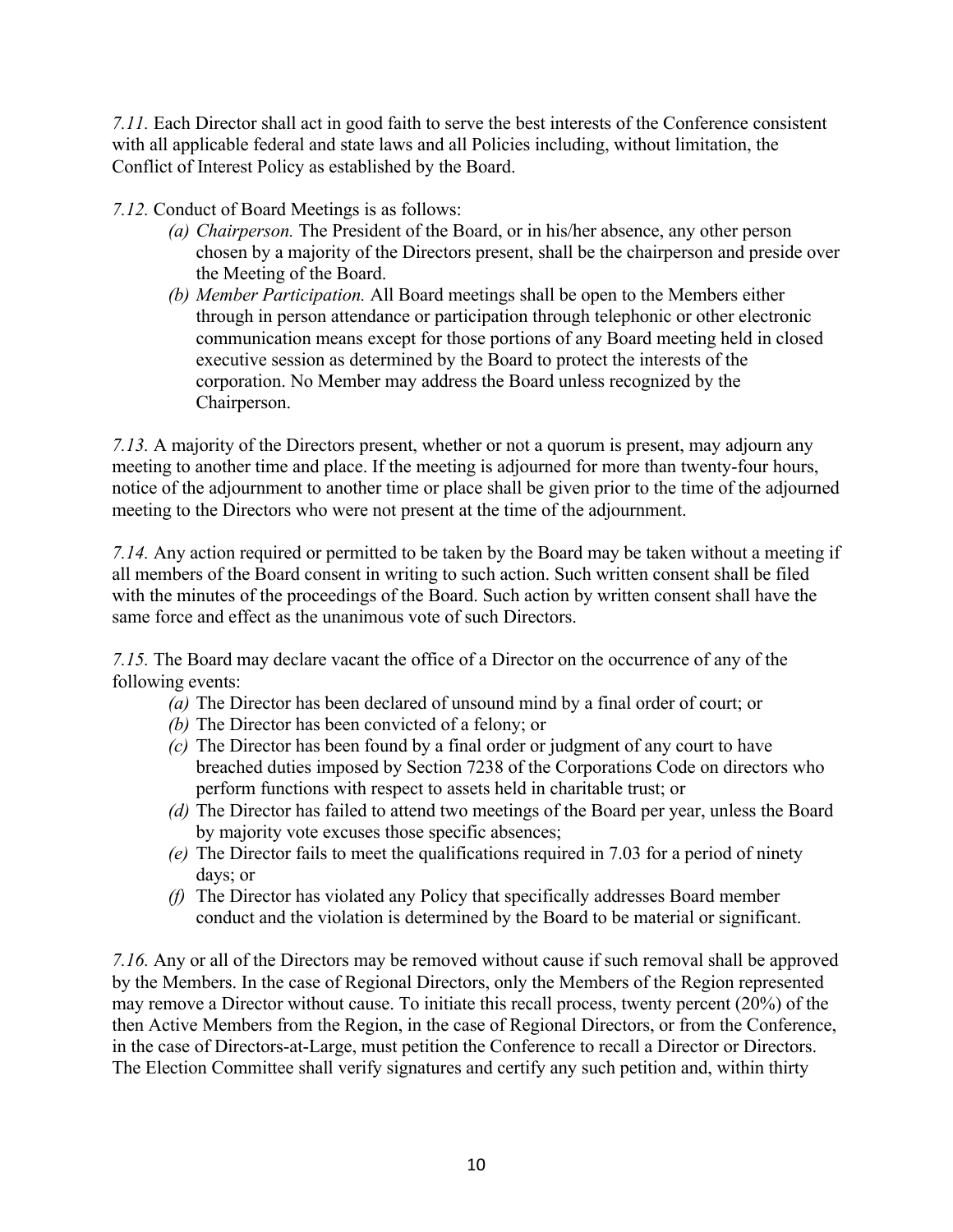days of receipt of such a petition at the National Office, conduct a vote according to Section 6.12. Any vacancy created by recall of a director shall be filled as provided for in Section 7.18.

*7.17.* Any Director may resign effective on giving written notice to the President, the Secretary, or the Board of the Conference, unless the notice specifies a later time for the effectiveness of such resignation. If the resignation is effective at a future time, a successor may be elected to take office when the resignation becomes effective.

*7.18.* Vacancies on the Board shall exist on the death, resignation, removal or disqualification of any Director; whenever the number of Directors authorized is increased; and on the failure of the Members in any election to elect the full number of Directors. Vacancies shall be filled by:

- *(a)* Installing the nominated candidate who had the highest number of votes immediately following the elected candidates for the preceding respective election.
- *(b)* Should there not be sufficient candidates to fill the vacancy in the manner of Section 7.18(a), the following procedure shall be used:
	- *(1)* Should a Regional Directorship become vacant, the remaining Director for that Region shall nominate a replacement who, upon approval of the Board, shall be installed for the remainder of the term of the replaced Director.
	- *(2)* Should both Regional Directorships in one Region become vacant or should an at-Large Directorship become vacant, the President shall nominate a replacement who, upon approval of the Board, shall be installed for the remainder of the term of the replaced Director(s).

### **ARTICLE VIII OFFICERS**

*8.01.* The Officers of the Conference shall be a President, a Vice-President, a Secretary, and a Treasurer. The Conference may also have, at the discretion of the Board, such other Officers with such titles and duties as shall be determined by the Board.

*8.02.* The Officers of the Conference shall be chosen by and shall serve at the pleasure of the Board. These Officers shall be elected at the Annual Meeting, after the newly elected Directors take office, by a simple majority of votes cast. If there is more than one candidate for any office, a secret ballot shall be used for voting for that office. The President and Vice-President shall be elected from the Board members; The Secretary and the Treasurer may be elected from the Voting Membership list.

*8.03.* Any Officer chosen by the Board may be removed at any time, with or without cause or notice, by the Board. Officers may be employed for a specified term under a contract of employment if authorized by the Board; such Officers may be removed from office at any time under this section, and shall have no claim against the Conference or individual Officers or Board members because of the removal except any right to monetary compensation to which the Officer may be entitled under the contract of employment.

Any Officer may resign at any time by written notice to the Conference. Resignations shall take effect on the date of receipt of the notice, unless a later time is specified in the notice. Unless otherwise specified in the notice, acceptance of the resignation is not necessary to make it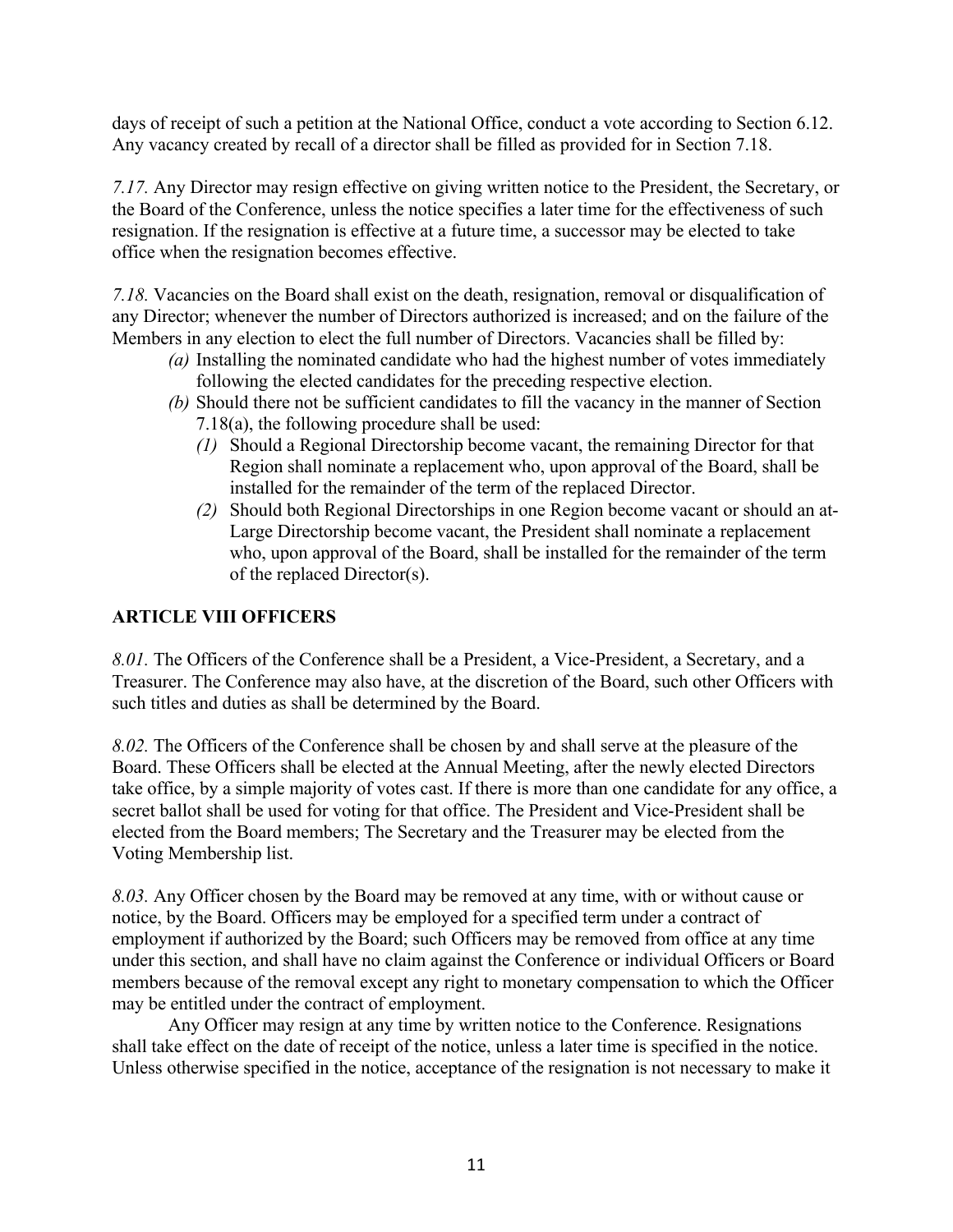effective. Any resignation is without prejudice to the rights, if any, of the Conference to monetary damages under any contract of employment to which the Officer is a party.

*8.04.* A vacancy in any office resulting from an Officer's death, resignation, removal, disqualification, or from any other cause may be filled by a simple majority of the Board for the remainder of the Officer's term.

*8.05.* The President shall be the principal elective Officer of the Conference and shall, subject to the control of the Board of Directors, have supervision and direction of the business and affairs of the Conference. Such Officer shall preside at all meetings of the Board. Such Officer shall perform all duties incident to the office of the President and such other duties as may be required by law, by the Articles of Incorporation or by these Bylaws, or which may be prescribed from time to time by the Board. The President is not charged with execution or administrative responsibilities in the management and continuing conduct of the Conference's affairs. The President is the official spokesperson for the Conference and is directly responsible to carry out the policies and directions of the Board. The President may make no policy changes or exceptions without prior Board approval. The President shall be an ex-officio member of all committees with the right to vote.

*8.06.* The Vice-President shall perform the duties of the President if the President is absent from meetings and shall have such other duties as the President or Board may assign. The Vice-President shall serve as Chair of the Hall of Fame Committee.

*8.07.* The Treasurer shall oversee the receipt and custody of all funds and securities of the Conference; shall assure that adequate and correct accounts of the Conference's properties and business transactions are kept; and shall perform such other duties as may be required by the Board or by the President. The Treasurer should have a solid financial background.

*8.08.* The Secretary shall keep a full and complete record of the proceedings of the annual Board of Directors meeting and any other meeting of the full Board and of the Executive Committee, including the names of all Directors present.

*8.09.* The Conference shall to the maximum extent permitted by the California Corporation Law have power to indemnify each of its agents against expenses, judgments, fines, settlements, and other amounts actually and reasonably incurred in connection with any proceeding arising by reason of the fact that any such person is or was an agent of the Conference, and shall have power to advance to each such agent expenses incurred in defending any such proceeding to the maximum extent permitted by that law. For purposes of this Article, an "agent" of the Conference includes any person who is or was a Director, Officer, committee member, employee, or other agent of the Conference, or is or was serving at the request of the Conference as a Director, Officer, employee, or agent of another corporation, partnership, joint venture, trust, or other enterprise, or was a Director, Officer, committee member, employee, or agent of a corporation which was a predecessor corporation of the Conference or of another enterprise serving at the request of such predecessor corporation.

### **ARTICLE IX EXECUTIVE DIRECTOR**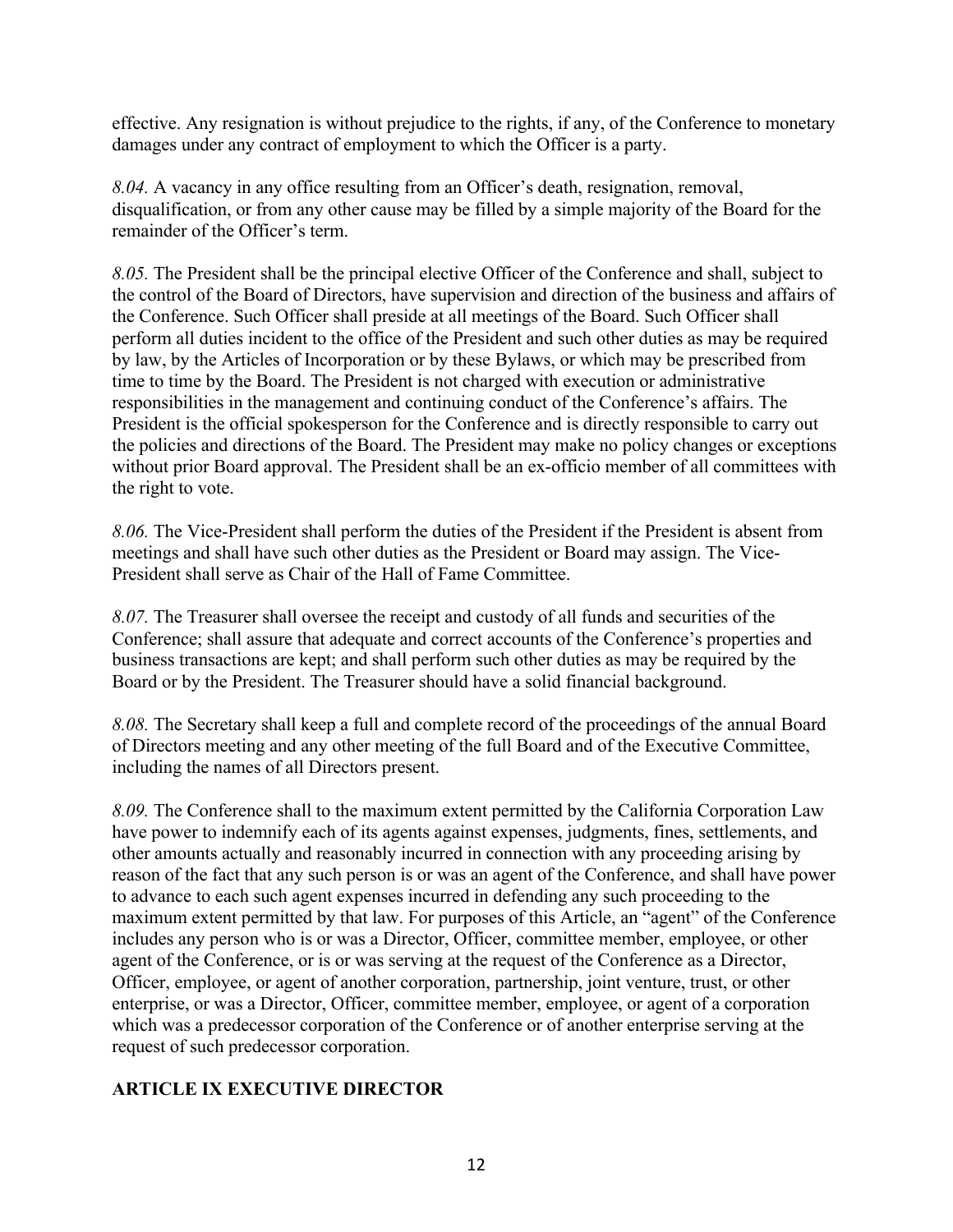*9.01.* The Conference shall maintain an administrative office, managed by an Executive Director who is responsible for the day-to-day administration and management of the Conference. A complete job description shall reside in the Policies and Procedures documents of the Conference. The Executive Director is directly responsible to the Board, reporting to the President.

#### **ARTICLE X SIGNATORY OFFICERS**

*10.01.* The Board may, in its discretion, determine the method and designate the signatory Officer or Officers, or other person or persons, to execute any Conference instrument or documents, or to sign the Conference name without limitation, except where otherwise provided by law, and such execution or signature shall be binding upon the Conference.

### **ARTICLE XI COMMITTEES**

*11.01.* Unless otherwise stated below, the President shall nominate, and the Board shall approve all committee chairpersons and the committee's policies shall determine the method of choosing the members of each committee. Committee members shall be appointed in accordance with these Bylaws and the charter for that committee. The Board shall appoint annually the chairperson for the following "Permanent Committees":

- *(a) Executive Committee.* The Executive Committee shall consist of the President, Vice-President, Treasurer, Secretary, and one Member elected by and from the Board. If the Treasurer and/or Secretary are not Directors, their appointment to the Executive Committee will be substituted by one or two other Directors chosen by the Board. The Executive Committee shall, between meetings of the Board, exercise the duties and functions of the Board within the limits set down by the Board, though in any case the Executive Committee shall not reverse any prior decision of the Board. For the purpose of making decisions, three Members shall be in agreement, but no agreement shall be made without notice having been given to all five Members. The Executive Committee can take action in between meetings of the Board but those actions must be ratified by the Board at the next Board meeting. All actions of the Executive Committee shall be promptly publicized to all Directors.
- *(b) Election Committee.* The Election Committee shall consist of member(s) appointed by the President with the approval of the Board of Directors. The National Office may employ an independent ballot counting service for any elections. No one may serve on the Election Committee if he or she or a member of his or her immediate family is running for elected office. All ballots shall be kept on file either in hard copy or electronic form for at least two years, open to inspection by any member of the Conference.
- *(c) Veterinary Committee.* The Veterinary Committee shall consist of a qualified Veterinarian appointed as chairperson by the Board of Directors, and other members by election of the veterinary members. The Veterinary Committee shall provide advice to the Board of Directors, Ride Management and the general Membership.
- *(d) Hall of Fame Committee.* The Hall of Fame Committee shall consist of the Vice-President who shall serve as chairperson, and other members appointed by the President with the approval of the Board of Directors. The Hall of Fame Committee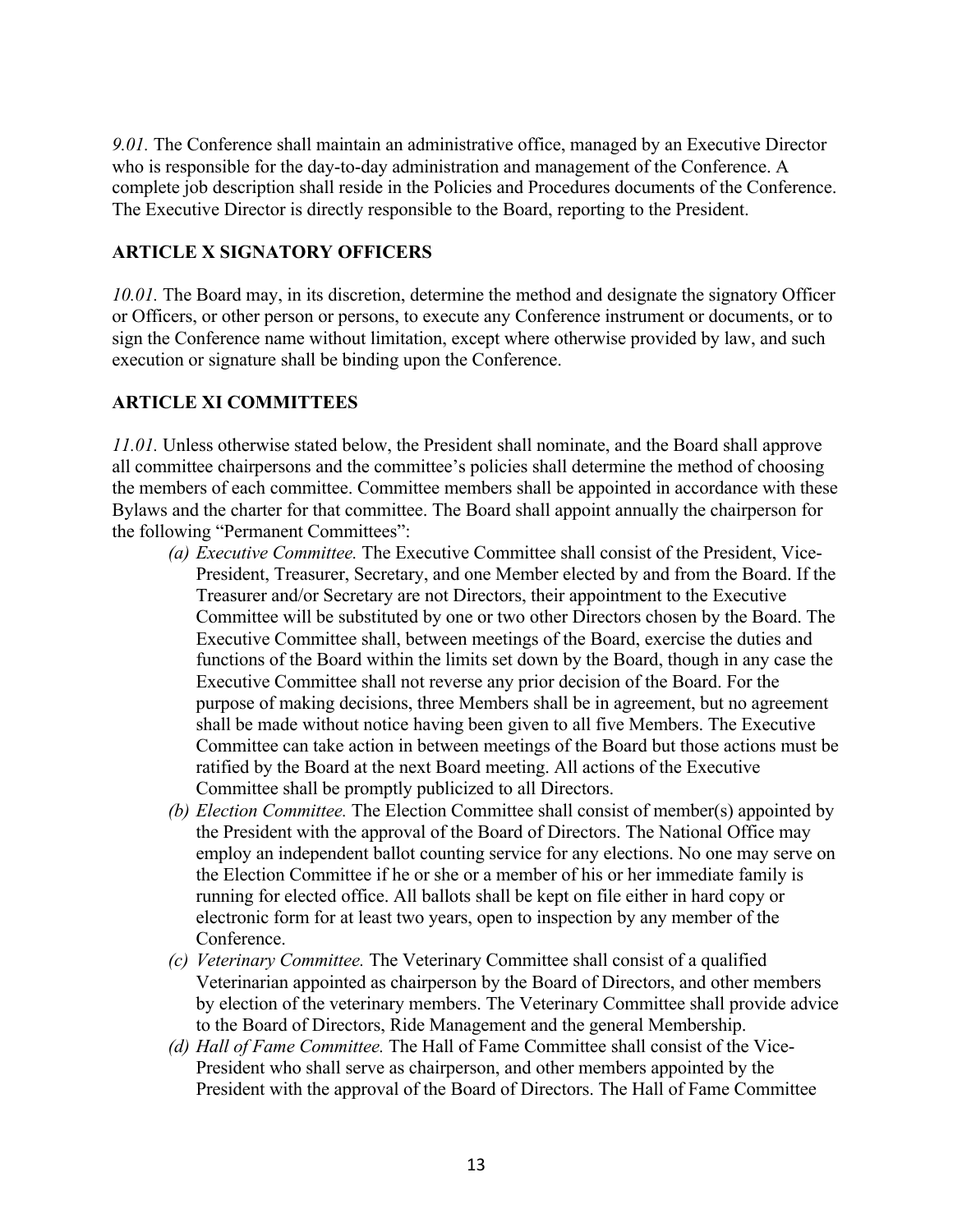shall select equines and persons, and any other special awards as deemed by the Board, if any, to be inducted into the Hall of Fame at the annual meeting.

- *(e) Protest and Grievance Committee.* The Protest and Grievance Committee is authorized to review, rule on, and report to the Board the results of protests and any penalties imposed by the Committee consistent with the applicable Policies. All protest decisions of the Committee may be appealed to the Board and are subject to the appellate procedures as adopted by the Board.
- *(f)* Other committees may be created, staffed, and charged as deemed necessary by the Board of Directors.

### **ARTICLE XII CONFERENCE RECORDS AND REPORTS**

*12.01.* The Conference shall keep adequate and correct records of account and minutes of the proceedings of its Members, Board, and final reports of committees. The minutes shall be kept in written form. Other books and records shall be kept in either written or electronic form consistent with the terms of these Bylaws and the California Nonprofit Public Benefit Corporation Law.

*12.02.* The financial affairs and the permanent records of the Conference shall be reported with a year commencing on the first day of December and ending on the last day of November of the following calendar year ("Reporting Period").

*12.03.* The Board shall cause an annual report to be published in the Publication, or through any other means deemed appropriate by the Board, for the Members not later than one hundred twenty (120) days after the close of the Conference's fiscal year. The report shall contain all the information required by Section 6321(a) of the Corporations Code and shall be accompanied by any report thereon of independent accountants, or if there is no such report, the certificate of an authorized officer of the Conference that such statements were prepared without audit from the books and records of the Conference. The annual report shall be furnished individually to all Directors.

*12.04.* The Corporation shall furnish annually to its members a statement of any transaction or indemnification described in Section 6322(d) and (e) of the Corporations Code, if such transaction or indemnification took place. Such annual statement shall be affixed to and sent with the annual report described in Section 12.03 of these Bylaws.

#### **ARTICLE XIII AMENDMENTS**

*13.01.* Amendments to these Bylaws shall be placed before the voting Membership of the Conference for a vote upon approval by two-thirds of the Board or upon petition for such amendment by at least 20% of the Voting Membership as of the date the petition is received by the National Office. A petition for amendment must be submitted to the National Office and the signatures verified and the petition certified by the Election Committee. Ballots shall be sent according to Section 6.12 with the return date being at least 30 but not more than 60 days from the date ballots are sent. The amendment shall take effect only if approved by two-thirds of those Members who return valid ballots, a sufficient number of returned ballots having been received to meet the quorum requirement of 20% of the Voting Members. The Election Committee shall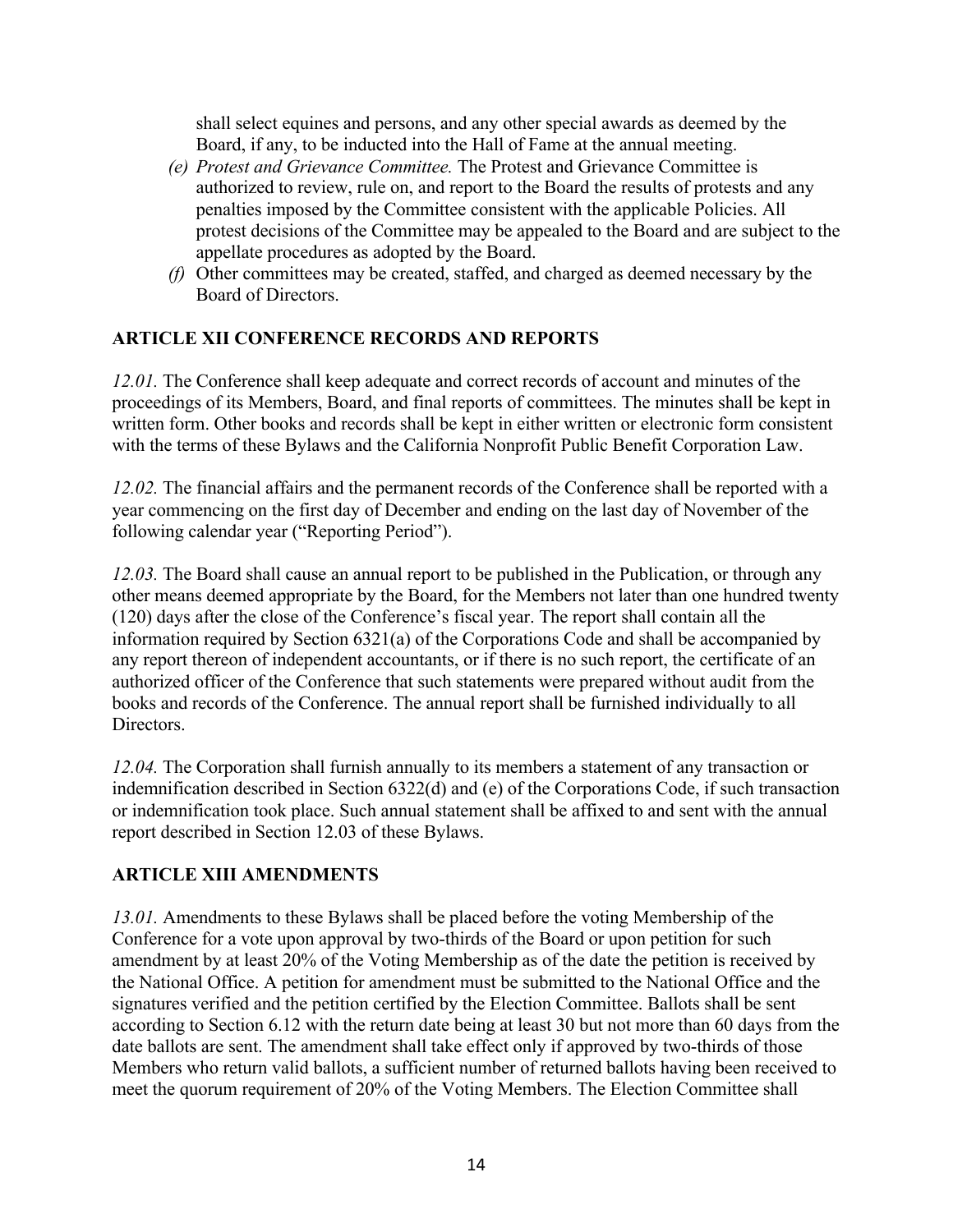validate and count the ballots and certify whether the amendment passed or failed. All petitions and ballots shall be kept on file in the National Office for at least two years and be open for inspection by any voting Member.

### **ARTICLE XIV SUPERSESSION**

*14.01.* These Bylaws supersede any and all Bylaws in effect heretofore and annul and supersede any and all resolutions inconsistent herewith.

# **ARTICLE XV LITIGATION**

*15.01.* Any suit brought against the Conference by a Member, past Member or person utilizing the privileges or services of the Conference shall be brought only in the United States District Court, Eastern District of California, sitting in Sacramento or The Superior Court of the State of California, Placer County and no suit shall be brought against the Conference by any Member, past Member or person utilizing the privileges and services of the Conference in any manner in any other court or jurisdiction.

# **ARTICLE XVI PARLIAMENTARY AUTHORITY**

*16.01.* Robert's Rules of Order, Newly Revised, or another parliamentary procedure, as determined by the Board from time to time may govern the meetings of Members and the Board insofar as those rules are not inconsistent with or in conflict with these Bylaws, the Articles of Incorporation of this Conference, or the law. The terms of these Bylaws shall take precedence in all circumstances over any such procedures or rules.

### **ARTICLE XVII ELECTRONIC USE AND NOTICE**

*17.01.* Per the California Corporations Code Section 20, "Electronic transmission by the corporation or Conference" means a communication (a) delivered by (1) facsimile telecommunication or electronic mail when directed to the facsimile number or electronic mail address, respectively, for that recipient on record with the corporation, (2) posted on an electronic message board or network which the corporation has designated for those communications, together with a separate notice to the recipient of the posting, which transmission shall be validly delivered upon the later of the posting or delivery of the separate notice thereof, or (3) other means of electronic communication, (b) to a recipient who has provided an unrevoked consent to the use of those means of transmission for communications under or pursuant to the Code, and (c) that creates a record that is capable of retention, retrieval, and review, and that may thereafter be rendered into clearly legible tangible form. However, an electronic transmission by a corporation to an individual Member under the Code is not authorized unless, in addition to satisfying the requirements of this section, the transmission satisfies the requirements applicable to consumer consent to electronic records as set forth in the Electronic Signatures in Global and National Commerce Act (15 U.S.C. Sec. 7001(c)(1)).

Per the California Corporations Code Section 21, "Electronic transmission to the corporation or Conference" means a communication (a) delivered by (1) facsimile telecommunication or electronic mail when directed to the facsimile number or electronic mail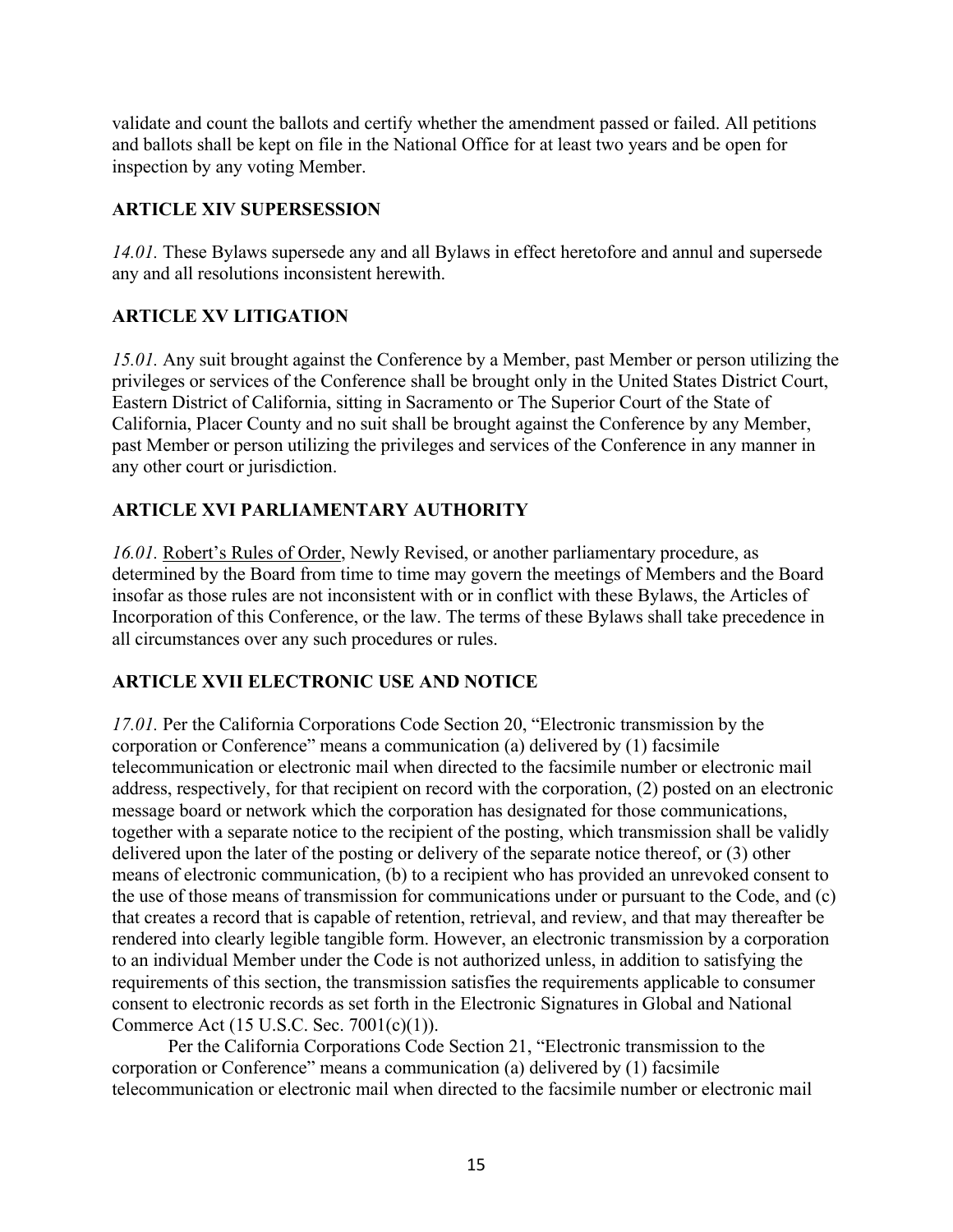address, respectively, which the corporation has provided from time to time to Members and directors for sending communications to the corporation, (2) posting on an electronic message board or network which the corporation has designated for those communications, and which transmission shall be validly delivered upon the posting, or (3) other means of electronic communication, (b) as to which the corporation has placed in effect reasonable measures to verify that the sender is the Member (in person or by proxy) or director purporting to send the transmission, and (c) that creates a record that is capable of retention, retrieval, and review, and that may thereafter be rendered into clearly legible tangible form.

*17.02.* Notice. Any notices or communications required or permitted to be given under the Bylaws either by or to the corporation must be (a) given in writing and (b) personally delivered, mailed, or transmitted by facsimile or electronic mail transmission (including PDF), to the party to whom such notice or communication is directed, to the mailing address or regularly-monitored electronic mail address of such party as on record with the National Office.

#### **ARTICLE XVIII INDEMNIFICATION; PERSONAL LIABILITY AND INSURANCE**

*18.01.* Indemnification of Corporate Agents.

- *(a) Right of Indemnity.* To the fullest extent permitted by Section 5238 of the California Nonprofit Public Benefit Corporation Law, and as provided in these Bylaws, the Conference:
	- *(1)* shall indemnify any person who is or was a director, officer, or employee of the Conference, or of a corporate predecessor of the Conference;
	- *(2)* may indemnify any person who is or was serving as an other agent of the Conference or of a corporate predecessor of the Conference; and
	- *(3)* may indemnify any person who is or was serving, at the request of the Conference or of a corporate predecessor, as a director, officer, employee or agent of another entity (such persons described immediately above in subparagraphs (1), (2), and (3) shall be referred to as "agents of the Conference"), against all expenses, judgments, fines, settlements and other amounts actually and reasonably incurred by them in connection with any proceeding, by reason of the fact that the person is or was an agent of the Conference. As used in this Article, "expenses," shall have the same meaning as in Section 5238(a) and shall include reasonable attorney's fees; and "proceeding" shall have the same meaning as in Section 5238(a) (including an action by or in the right of the Conference, an action brought under Section 5233 of the California Nonprofit Public Benefit Corporation Law, and an action brought by the Attorney General or its relator for breach of duty relating to assets held in charitable trust).
- *(b) Approval of Indemnity.* To the extent that an agent has been successful on the merits, the Board shall promptly authorize indemnification in accordance with Section 5238(d). Otherwise, on written request to the Board by any person seeking indemnification under the Section 5238(b) or Section 5238(c), the Board shall promptly decide under Section 5238(e) whether the applicable standard of conduct set forth in Section 5238(b) or Section 5238(c) has been met and, if so, the Board shall authorize indemnification to the extent permitted thereby.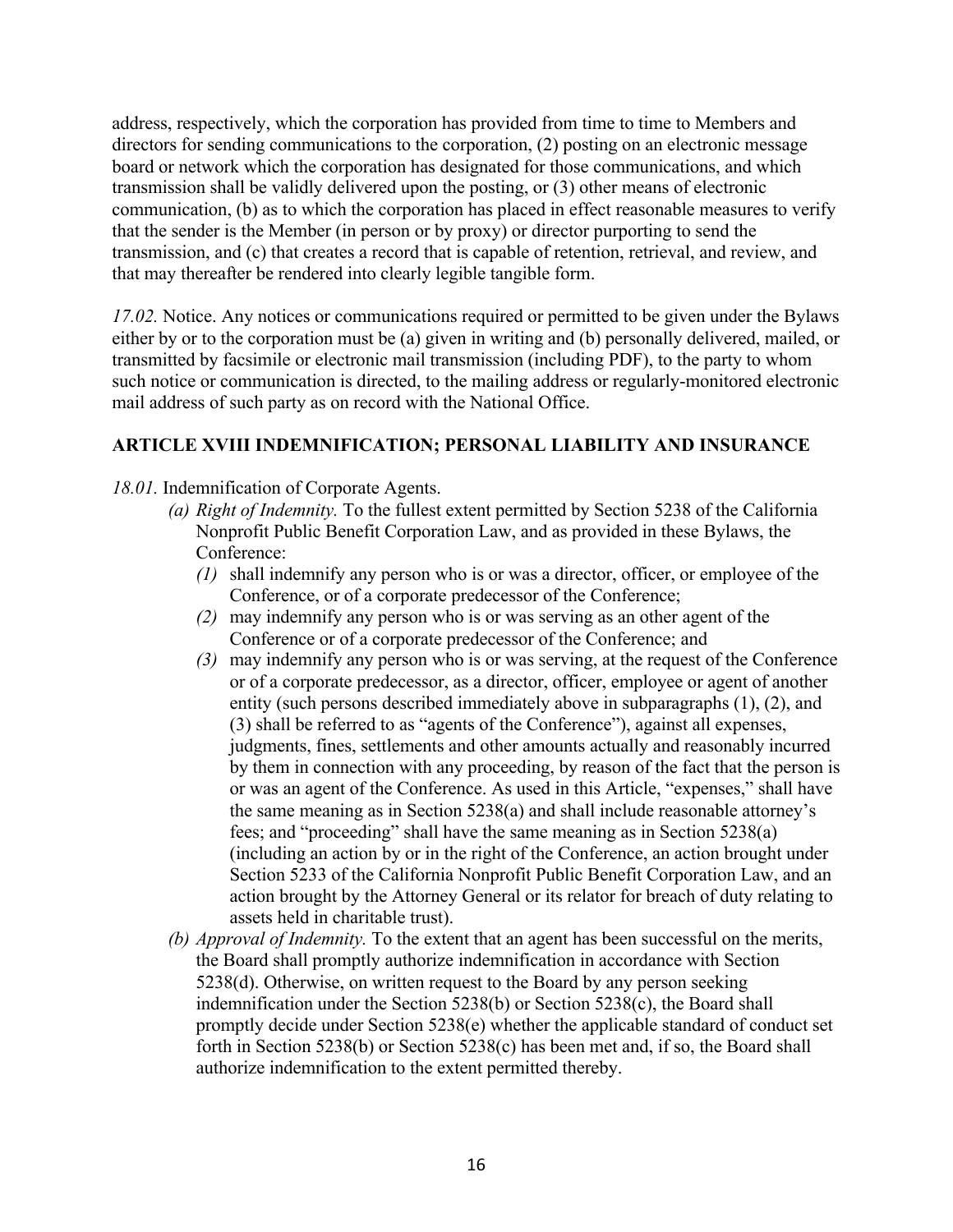*(c) Advancing Expenses.* The Board may authorize the advance of expenses incurred by or on behalf of an agent of the Conference in defending any proceeding, prior to final disposition of that proceeding, if the Board receives a written undertaking by or on behalf of that agent that the advance will be repaid unless it is ultimately found that the agent is entitled to be indemnified for those expenses.

*18.02.* Insurance. The Conference shall have the right, and shall use its best efforts, to purchase and maintain insurance to the full extent permitted by law on behalf of the Conference's directors, officers, employees and other agents (each, an "agent"), to cover any liability asserted against or incurred by the agent in such capacity or arising out of the agent's status as such. Such insurance may provide for coverage against liabilities beyond the Conference power to indemnify the agent under the law; however, the Conference shall have no power to purchase and maintain such insurance to indemnify any agent for a violation of Section 5233.

*18.03.* Personal Liability of Directors and Officers. The personal liability of officers and directors of the Conference for negligent acts or omissions, debts, liabilities, and other obligations of the Conference, shall be eliminated to the fullest extent permitted by law.